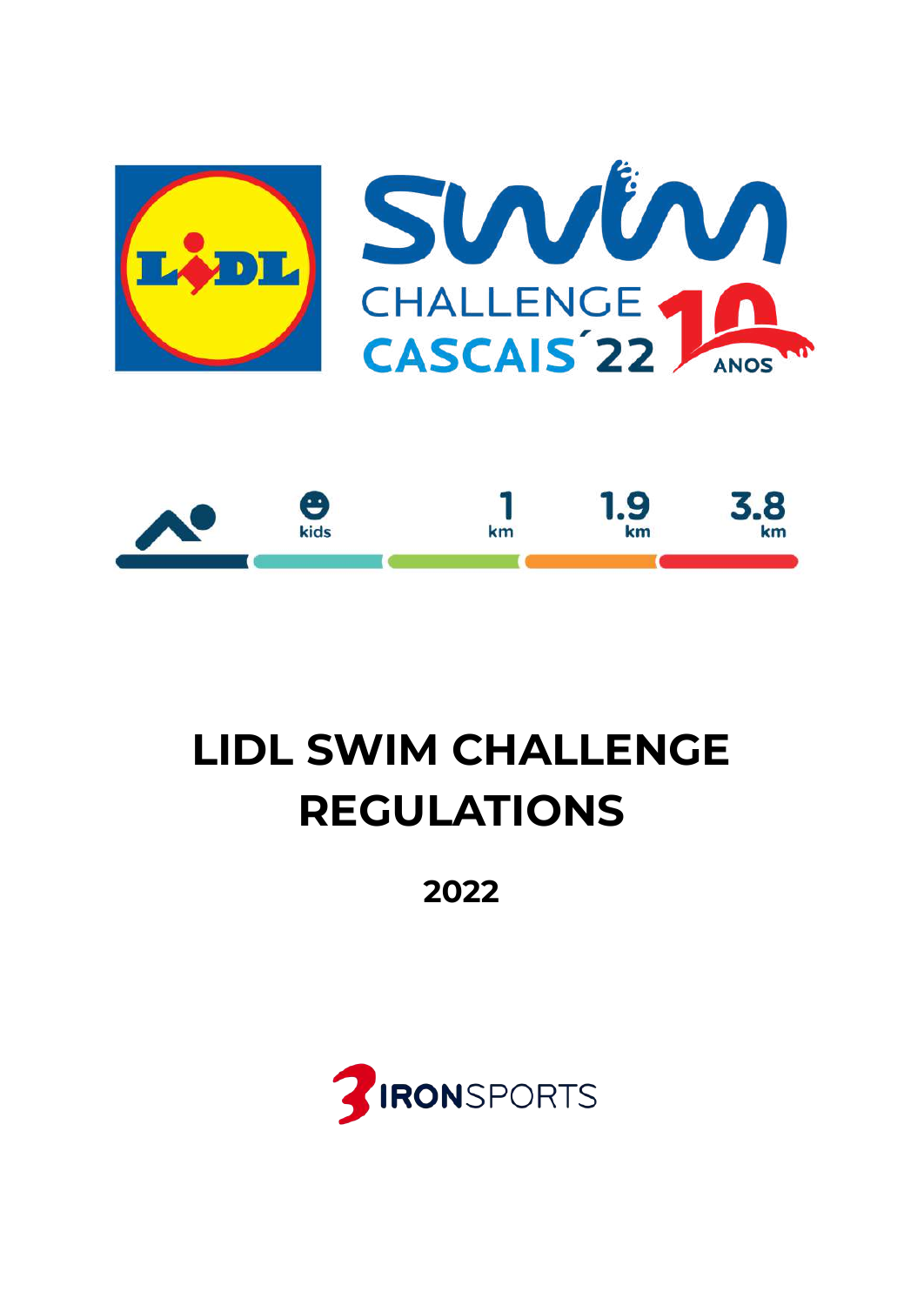

# TABLE OF CONTENTS

| <b>INTRODUCTION</b>        | 3                       |
|----------------------------|-------------------------|
| SCHEDULE AND EVENT PROGRAM | 4                       |
| <b>REGISTRATION</b>        | 5                       |
| <b>GENERAL PROVISIONS</b>  | $\overline{\mathbf{z}}$ |
| <b>ARBITRATION</b>         | 10                      |
| <b>COURSES</b>             | $\mathbf{11}$           |
| <b>GENERAL RULES</b>       | 13                      |
| <b>COVID-19 PROCEDURES</b> | 15                      |
| <b>INDIVIDUAL RANKINGS</b> | 16                      |
| <b>TEAM RANKINGS</b>       | 17                      |
| <b>AWARDS</b>              | 18                      |

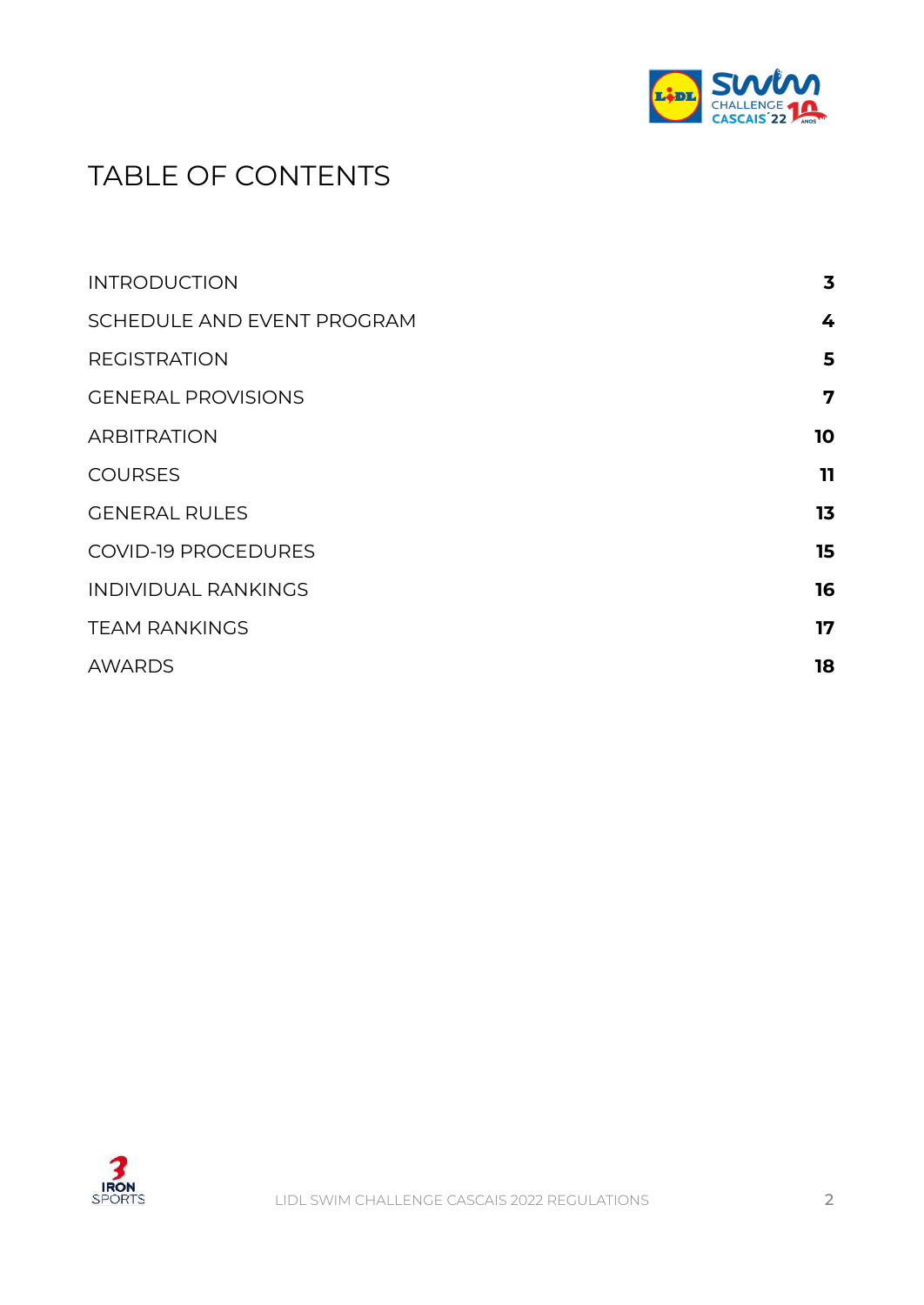

### <span id="page-2-0"></span>1. INTRODUCTION

The Lidl Swim Challenge Cascais is an event composed of races in the swim sector, with starts, returns and arrivals on land, taking place at Praia da Ribeira, in Cascais:

- 3.8 km
- 1.9 km
- 1km
- KIDS (400m, 200m)

The event is organized by 3Iron Sports in partnership with the Cascais Municipality and the Portuguese Triathlon Federation.

The Race Office will be open from Saturday, May 21 to Sunday, May 22 at Praia da Ribeira.

#### **Contacts:**

Email: info@swim-challenge.com Site: **www.swim-challenge.com**

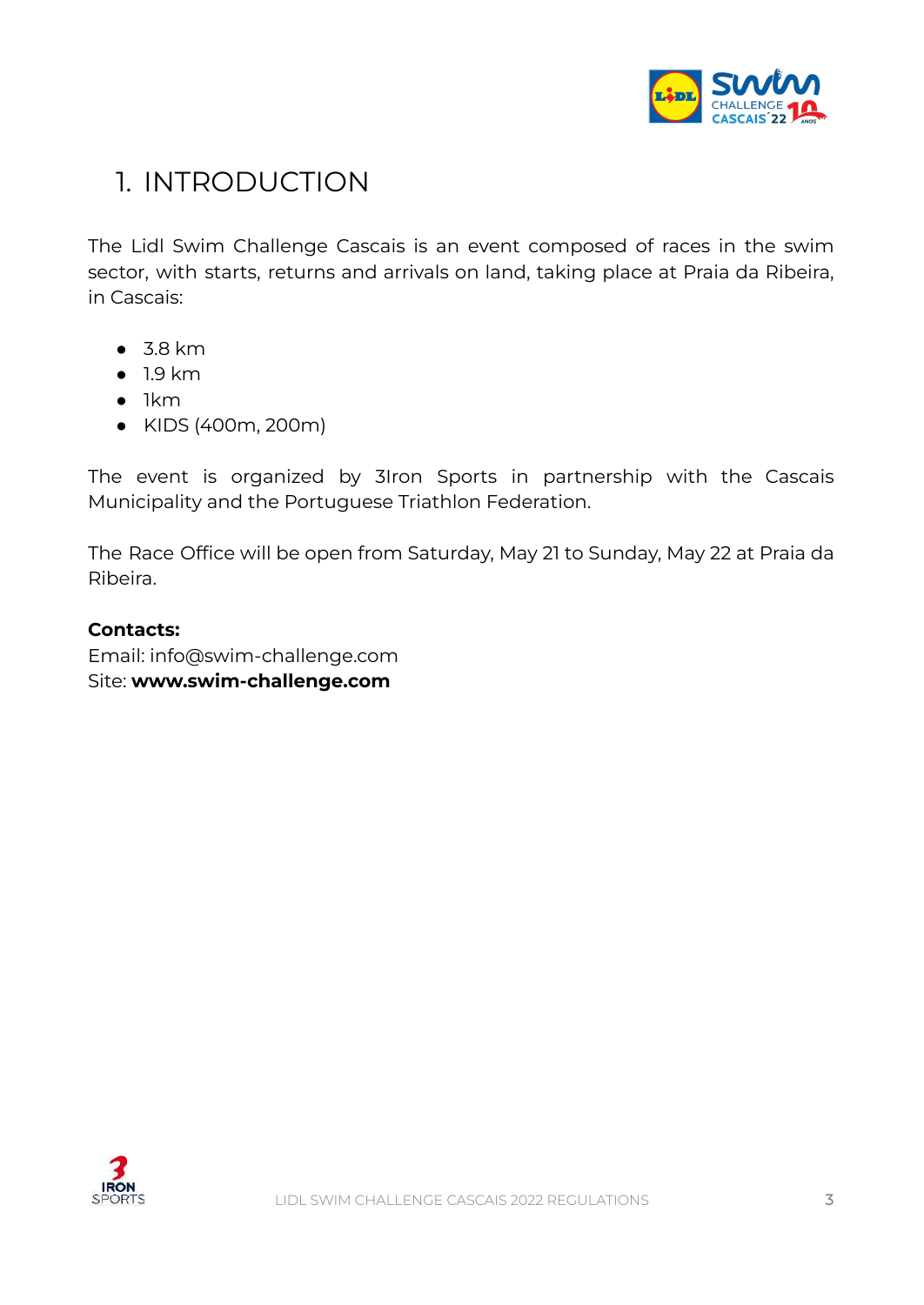

# <span id="page-3-0"></span>2. SCHEDULE AND EVENT PROGRAM

| Schedule | Saturday, May 21st                                                                                       |
|----------|----------------------------------------------------------------------------------------------------------|
|          | 16:00 às 20:00 Race Office Open<br>16:00 às 20:00 (Accreditation, changes and last minute registrations) |

| Schedule       | Sunday, May 22nd                                                                                  |  |  |  |
|----------------|---------------------------------------------------------------------------------------------------|--|--|--|
| 06:30 to 07:30 | Accreditation for the 3.8km race (no changes or last minute<br>registrations allowed on race day) |  |  |  |
| 07:30 to 09:30 | Accreditation for the 1.9km race (no changes or last minute<br>registrations allowed on race day) |  |  |  |
| 07:45          | Race Briefing 3.8 km                                                                              |  |  |  |
| 08:00          | Race Start 3.8 km                                                                                 |  |  |  |
| 09:30 to 10:30 | Accreditation for the 1km race (no changes or last minute<br>registrations allowed on race day)   |  |  |  |
| 09:45          | Race Briefing 1.9 km                                                                              |  |  |  |
| 10:00          | Race Start 1.9 km                                                                                 |  |  |  |
| 10:45          | Race Briefing 1 km                                                                                |  |  |  |
| 11:00          | Race Start 1 km                                                                                   |  |  |  |
| 12:00          | Award Ceremony 3.8 km, 1.9 km e 1 km <sup>*</sup>                                                 |  |  |  |
| 13:00 to 14:00 | Accreditation for the KIDS races                                                                  |  |  |  |
| 14:15          | Race Briefing KIDS                                                                                |  |  |  |
| 14:30          | Race Start KIDS (400m, 200m)                                                                      |  |  |  |
| 15:40          | Award Ceremony KIDS*                                                                              |  |  |  |

\*Subject to the COVID constraints in place

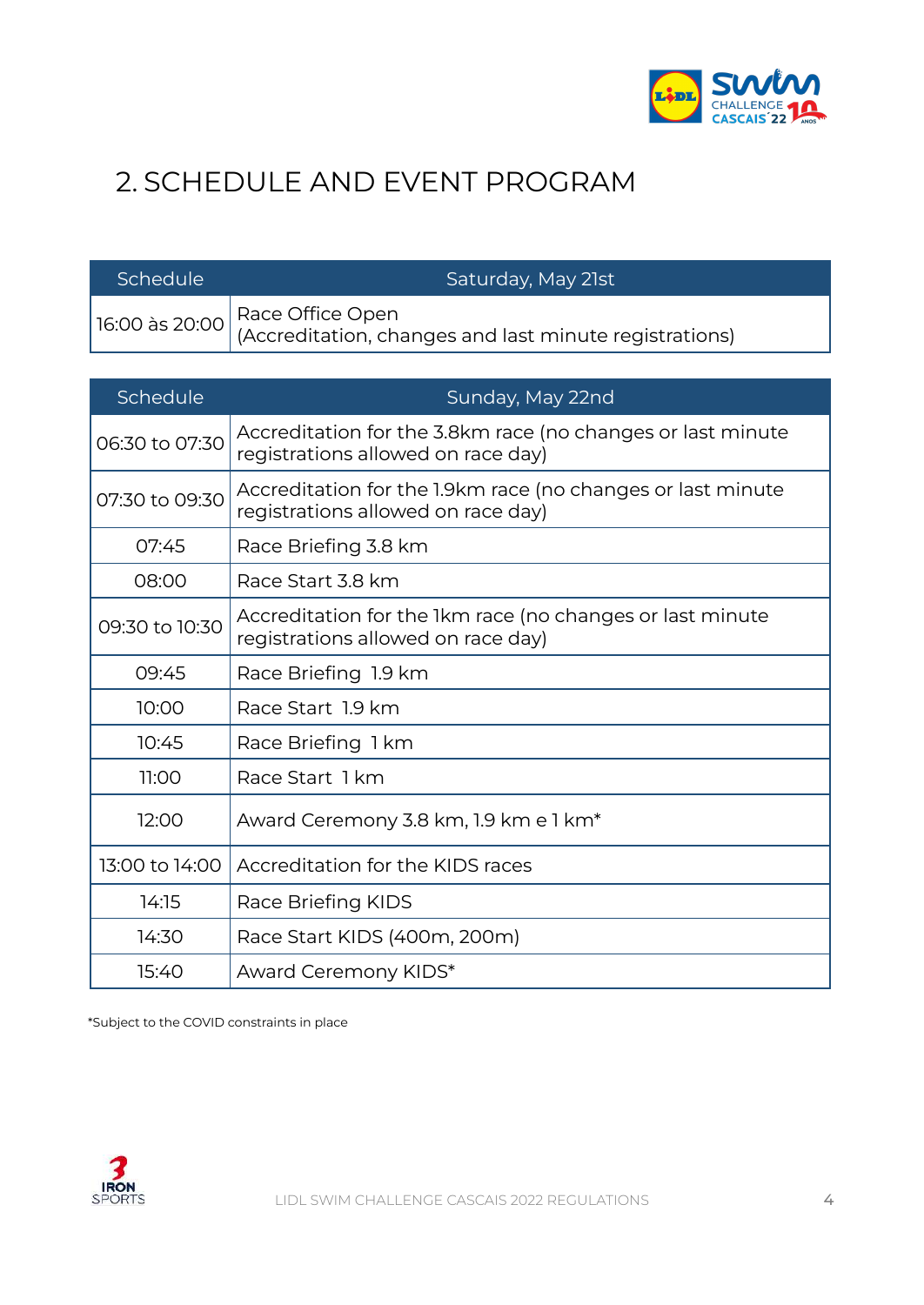

### <span id="page-4-0"></span>3. REGISTRATION

The slots of all participating athletes depend on the presentation of a valid federation license (from the Triathlon Federation of Portugal, and the Portuguese Swimming Federation under the collaboration protocol for participation in open events), or alternatively, the purchase of a daily license at registration, valid only for the day of the event.

|                  | 1st Phase           | 2nd Phase              | Last Minute |          | Club Discount<br>Individual<br>events |
|------------------|---------------------|------------------------|-------------|----------|---------------------------------------|
| Conditions       | Until April<br>30th | May 1st to<br>May 13th | May 21st    | May 22nd | 10 or more<br>athletes                |
| 3.8 km           | 20€                 | 25€                    | 35€         | N/A      | 10%                                   |
| 1.9 km           | 15€                 | 20€                    | 30€         | N/A      | 10%                                   |
| 1 km             | 10€                 | 15€                    | 25€         | N/A      | N/A                                   |
| <b>KIDS</b>      | 10E                 | 10E                    | 15€         | 15€      | N/A                                   |
| Daily<br>License |                     |                        | 5€          |          | N/A                                   |

Entries must be made exclusively on the race website, at **www.swim-challenge.com**, until 23:59 on 13 May.

At the time of registration, a cost will be added to the amounts referenced on the above table, for each transaction, depending on the method of payment: ATM Reference - max. 1,00€ + IVA MBWAY: max. 1,60€ + IVA VISA: 0,30€ + 2% of transaction value

After this date, registrations will be considered last minute and can only be made on 22 May, at the race office. For the Kids' Race last minute registrations will be accepted also on the 22nd of May. The number of places may finish before the date and time indicated if the limit stipulated by the organization is reached, either for safety reasons or for the normal running of the race.

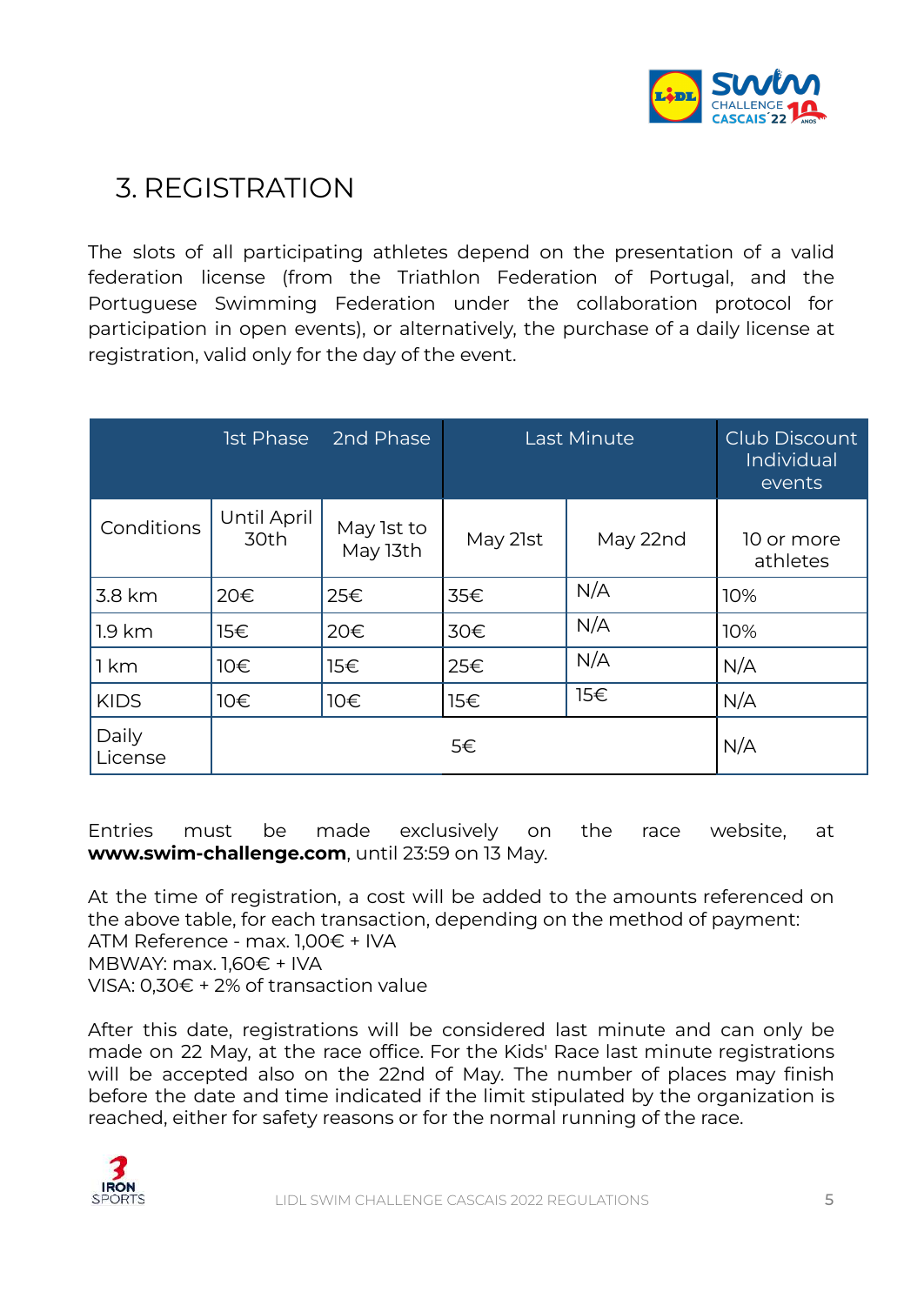

The Club Discount is valid for a collective entry of 10 or more swimmers of the same club, for the 3.8 km and 1.9 km races, provided that the entries are made during the normal entry period (last minute entries cannot be included). The KIDS and 1 km races are not included.

Entries are personal and non-transferable. In case of cancellation request, there is no refund of registration fees.

Registration changes will only be accepted if made:

- Through the website: **www.swim-challenge.com**
- In person, only last minute registrations according to the above Table.

The organization is not responsible for the participation and possible injuries/accidents of a person who integrates unduly the event in substitution of a registered swimmer.

The total registration fee includes:

- Participation in the race
- Race cap
- Personal Accident Insurance (with purchase of a daily license)
- Finisher medal

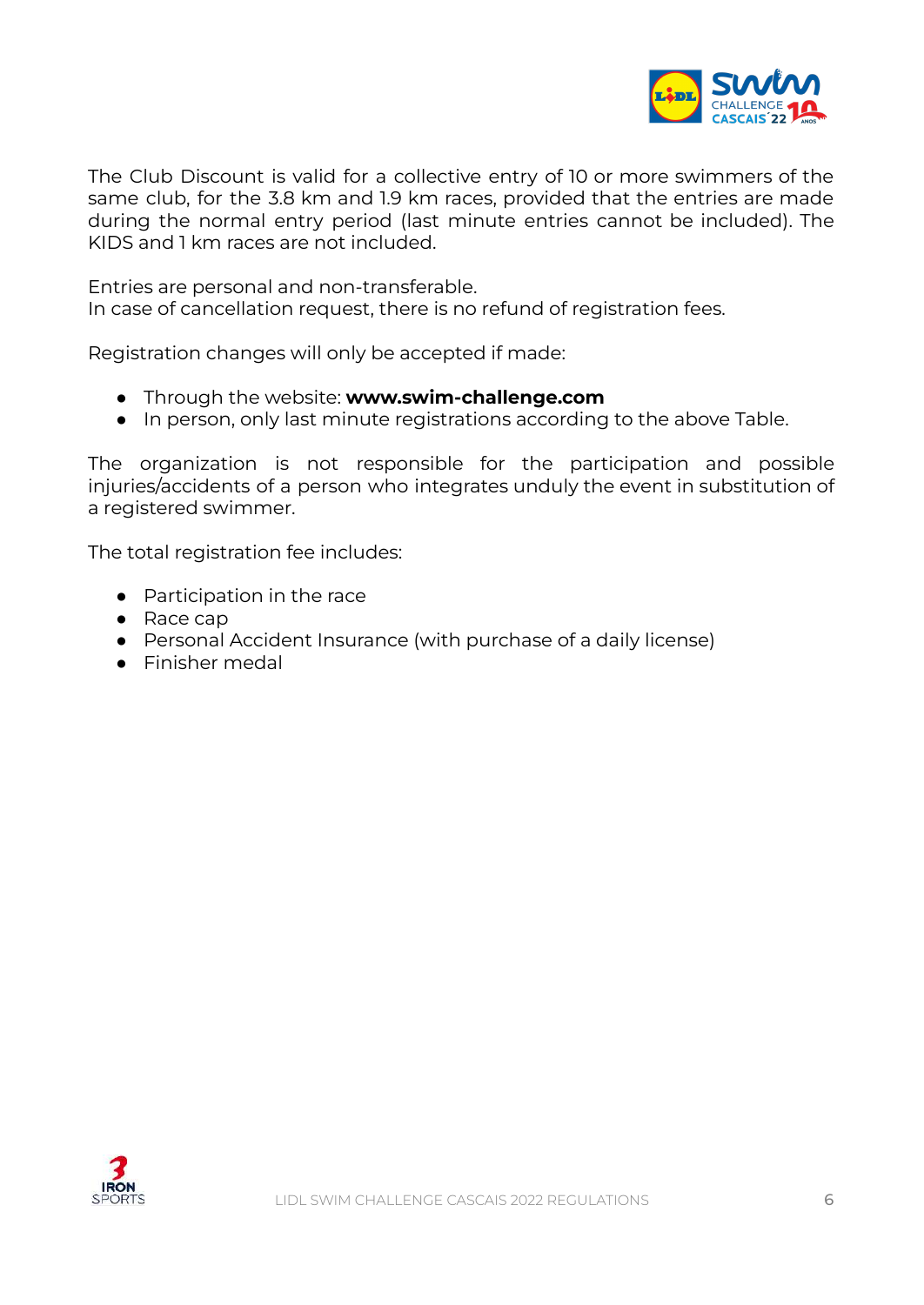

### <span id="page-6-0"></span>4.GENERAL PROVISIONS

|                                           | $3.8 \overline{\text{km}}$                                                                                                                                                                                           | $1.9 \text{ km}$ | 1 km             | <b>KIDS</b>                 |  |
|-------------------------------------------|----------------------------------------------------------------------------------------------------------------------------------------------------------------------------------------------------------------------|------------------|------------------|-----------------------------|--|
| Minimum<br>Age                            | 15 y/o                                                                                                                                                                                                               | $15 \text{ y/o}$ | 14 y/o           | 9 $y$ /o                    |  |
| Maximum<br>Age                            |                                                                                                                                                                                                                      |                  | $14 \frac{y}{0}$ |                             |  |
| License                                   | No License (A)<br><b>FTP</b><br>FPN(B)<br>A) Without a license will be mandatory the purchase of a Daily Insurance in the amount of<br>5€.<br>B) under the protocol of collaboration for participation in open races |                  |                  |                             |  |
| <b>Wetsuit Use</b>                        | Allowed (C)<br>Mandatory: athletes<br>without FTP License                                                                                                                                                            | Allowed(C)       |                  | Allowed                     |  |
|                                           | C) according to FTP rules                                                                                                                                                                                            |                  |                  |                             |  |
| <b>Time Limit</b><br>for<br>Accreditation | 07:30                                                                                                                                                                                                                | 09:30            | 10:30            | 14:00                       |  |
| <b>Start</b>                              | 08:00                                                                                                                                                                                                                | 10:00            | 11:00            | 14:30                       |  |
| <b>Time Limit</b><br>for Race             | 120 min.                                                                                                                                                                                                             | 60 min.          | 45 min.          |                             |  |
| Minimum<br>participants                   |                                                                                                                                                                                                                      |                  |                  |                             |  |
| Maximum<br>Participants                   | 250                                                                                                                                                                                                                  | 250              | 100              | 50                          |  |
| Start                                     | On land                                                                                                                                                                                                              | On land          |                  | On land                     |  |
| Finish                                    | On land                                                                                                                                                                                                              | On land          |                  | On land                     |  |
| Laps                                      | 1 lap                                                                                                                                                                                                                | 1 lap            | 1 lap            | 400m: 2 laps<br>200m: 1 lap |  |

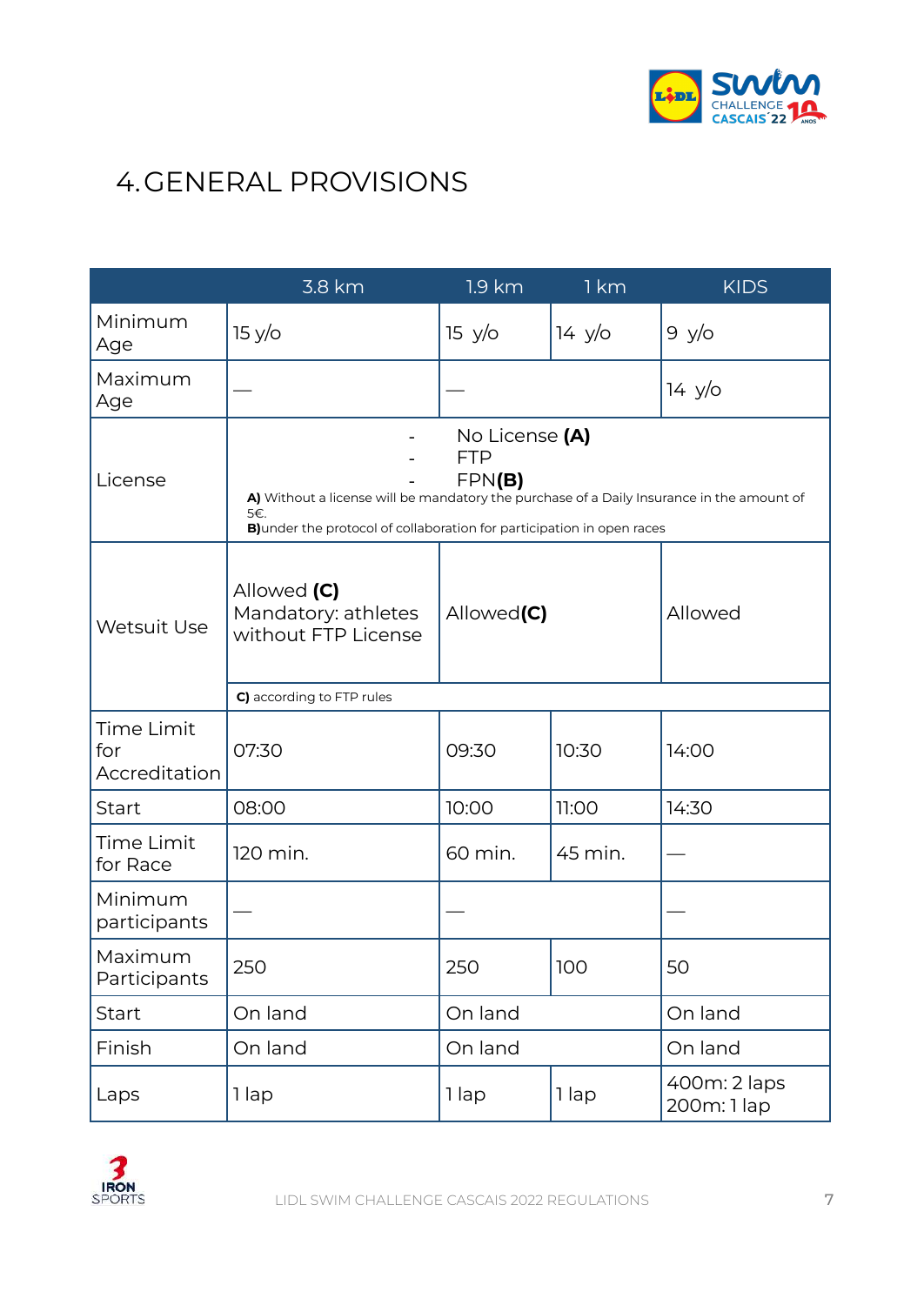

- a) The age group is defined by the age the swimmer will be on 31 December of the current year.
- b) The swimmers must present identification documents and federative licenses if required by the organization.
- c) The organization will ensure all the necessary support and security for the accomplishment and monitoring of the competition. For that, the organization will count on the support of the Cascais City Hall, Fire Brigade, ISN and the necessary canoeists. The organization will ensure the accompaniment by a doctor.
- d) It is the responsibility of each participant to ensure that their federation license is valid on the day of the competition (including a valid sports medical examination). In case of non-compliance, the entries of these swimmers will be rejected.
- e) The organization is not responsible for any damage or accidents that the participants suffer or cause during the competition due to misconduct, negligence or violation of any of the safety rules of the competition.
- f) The organization reserves the right to prevent the participation in the race or to collect during the course all the individuals that do not present technical and physical conditions to finish the race safely.
- g) The organization reserves the right to remove any swimmer from the water to ensure their safety and whenever one of the following conditions occurs:
	- Demonstration of extreme fatigue, dehydration, hypothermia, extremely slow pace, or any other sign that prevents the participant from swimming normally.
	- Swimmers who do not follow the safety instructions given by the organization.
	- Adverse weather and sea conditions.
- h) The organization reserves the right to prevent the participation in the race or to collect during the course of the race all individuals who behave unsportingly, endanger safety or disrespect the other participants, the public or members of the organization and referees. The attempt to participate in a race in which the athlete is not registered will be penalized with the suspension of the athlete for the following editions.
- i) The responsible party for each registration (made exclusively online at **www.swim-challenge.com**) must confirm (by choosing this option without which the registration process will not be finalized) that each athlete to be registered (or respective parent/legal guardian in the case of

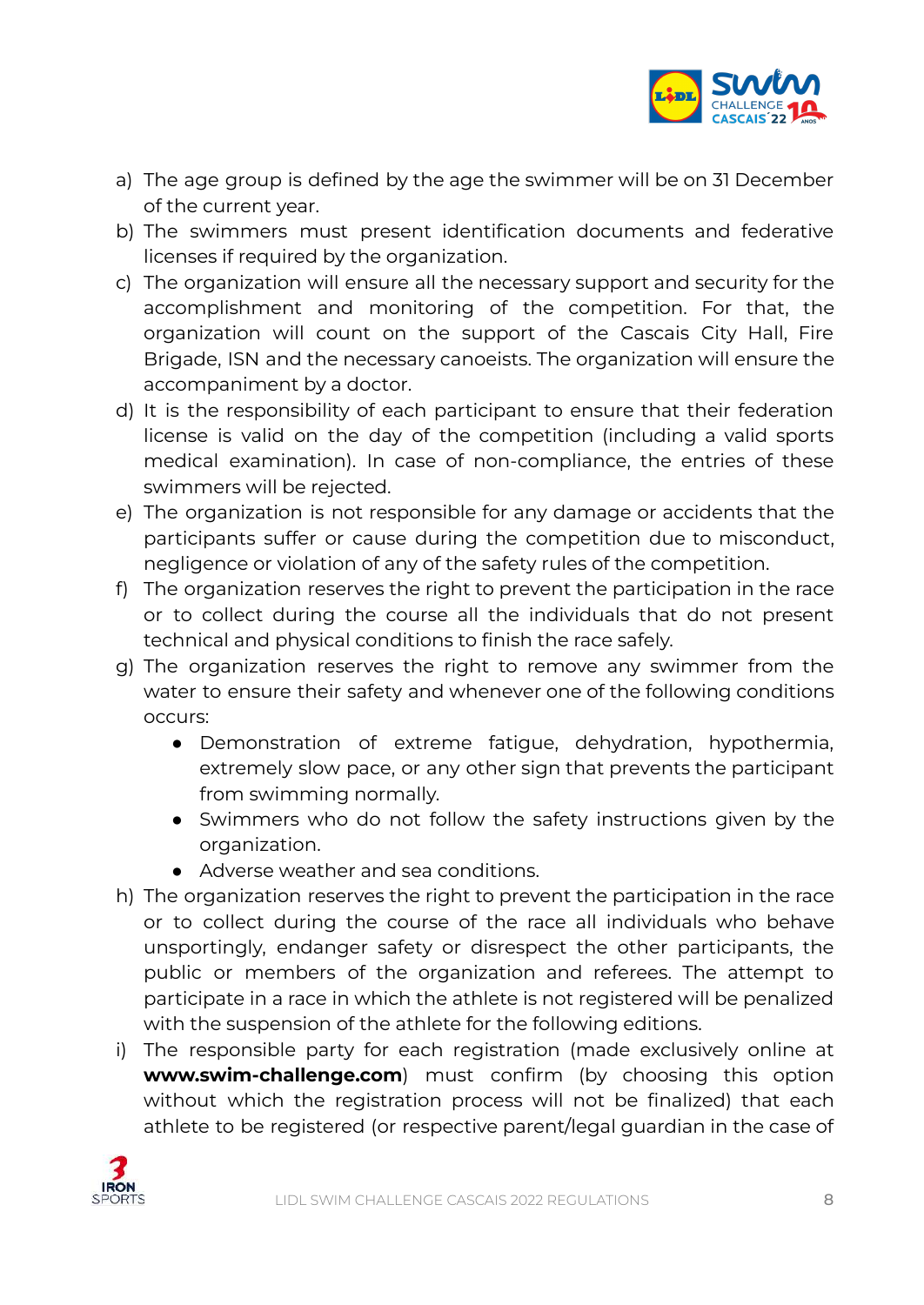

underage athletes) accepts the conditions of this regulation and the term of responsibility whose text we reproduce below.

*"By registering for this event the athlete (or parent/legal guardian if a minor) acknowledges that participating in sporting events of this nature can be potentially dangerous and is aware that accidents may occur. Also declares to be in the necessary physical condition to participate and conclude the event he/she enrolled in, participating in it willingly and with full knowledge of its regulations and obligations arising therefrom, taking responsibility for his/her participation and not attributing responsibility to persons, companies or entities, involved directly or indirectly in the organization or promotion of the event, for any personal or material damage he/she may suffer during the course of his/her participation. You also give your permission for the event organizer or promoter to use your name and image in photos, videos or other means of image transmission."*

Acceptance of the disclaimer at the time of online registration is mandatory and replaces the paper disclaimer.

The completion and signature of the paper disclaimer is mandatory for last minute registrations made on the day and place of the event.

- j) In case of need and according to the number of participants and the weather and sea conditions, the organization may choose to hold separate starts by gender.
- k) The organization reserves the right to cancel/suspend the race (due to extremely adverse weather conditions or other extraordinary reasons). In these cases the organization will try to reschedule the race to a new date convenient for its accomplishment. If the race is rescheduled for a date that is more than 30 days after the original date, athletes who have collected their athlete's kit on the original race day, may request a voucher for the total amount of the registration for the next edition.

The organization reserves the right to adjust the distances of the races in case of extreme necessity (extremely adverse weather conditions or other extraordinary reasons), and also, to accumulate several races into one, and may therefore change the initial distance of the race not held on its original schedule.

- l) The organization reserves the right to change courses.
- m)All cases omitted in these regulations shall be resolved by the Race Director, and in accordance with the regulations of the FTP in force.

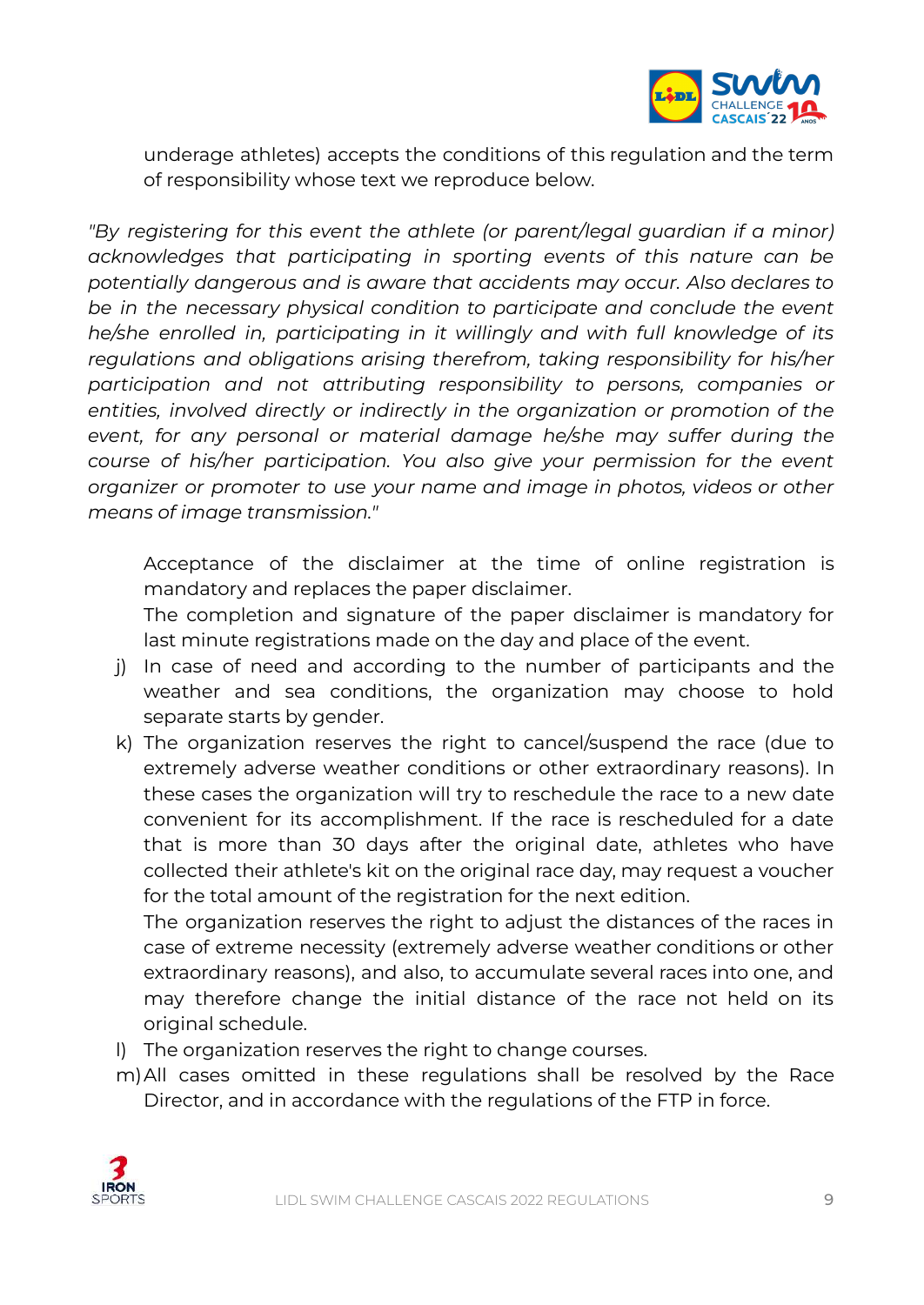

# <span id="page-9-0"></span>5. ARBITRATION

The arbitration of the race is ensured by the organization.

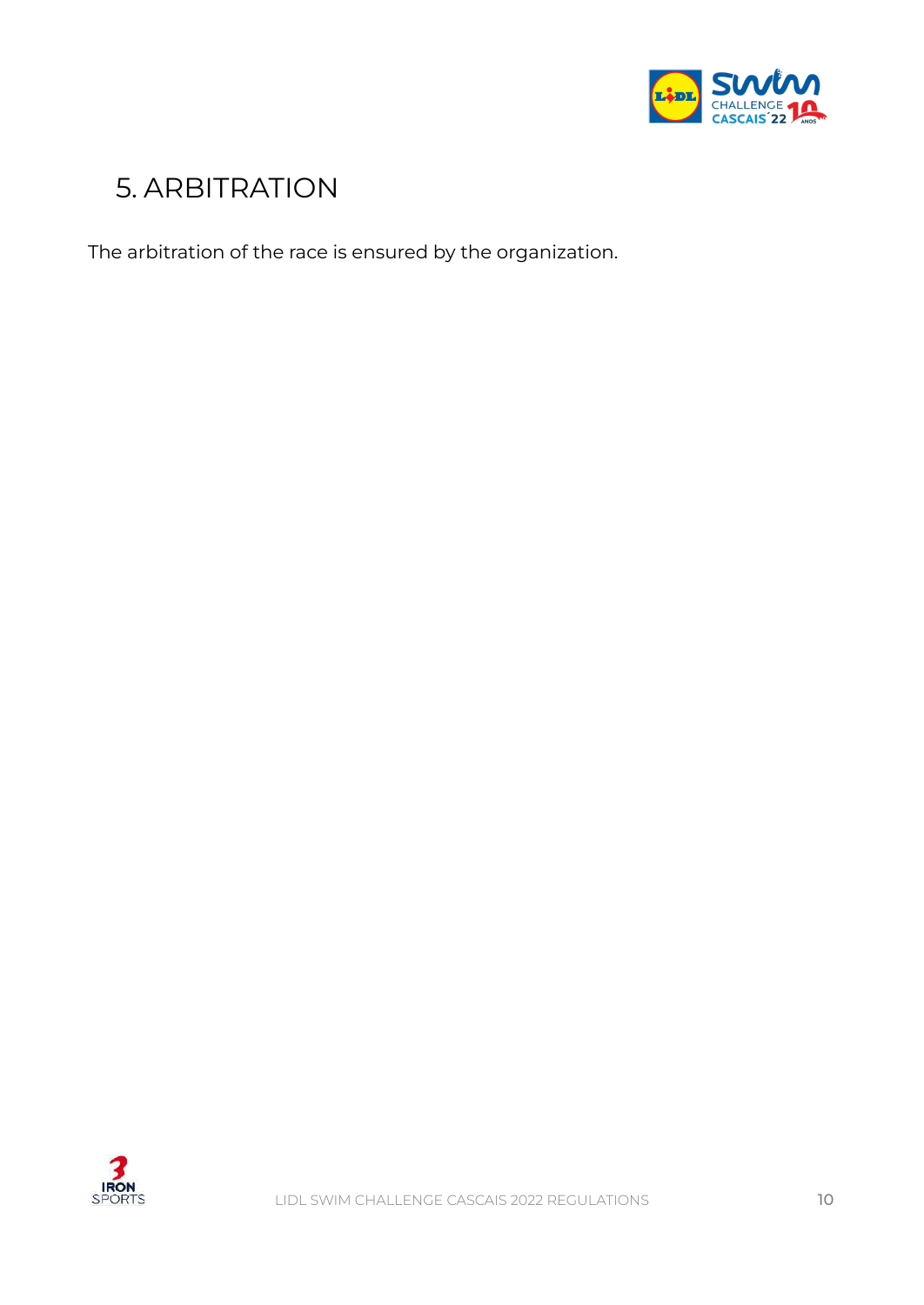

### <span id="page-10-0"></span>6. COURSES



#### **3.8 km**

1 lap of 3,800 m, with 3 turning buoys and 9 signal buoys on the course.

The start and finish line are held on land.

#### **1.9 km**

Line SWW

1 lap of 1,900 m, with 3 turning buoys and 2 buoys to pass in between.

The start and finish line are held on land.



#### **1 km**

1 lap of 1,000 m, with 3 turning buoys and 2 buoys to pass in between.

The start and finish line are held on land.

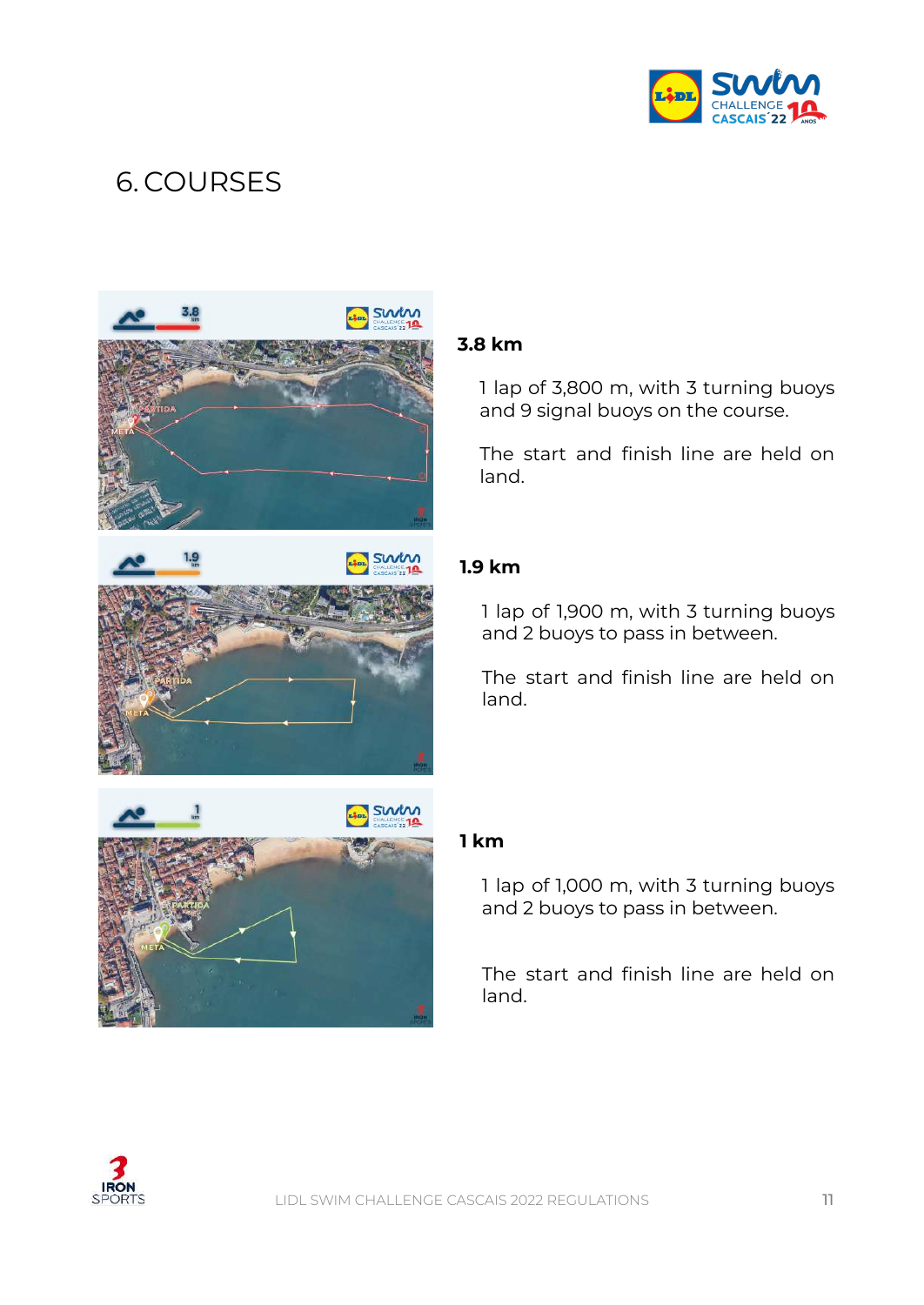



#### **KIDS**

1 lap for the KIDS 200 m race, 2 laps for the KIDS 400 m.

The start and finish line are held on land.

In the case of the KIDS 400 m, to start the second lap, the athlete must leave the water, run a short distance on the sand and then re-enter the water.

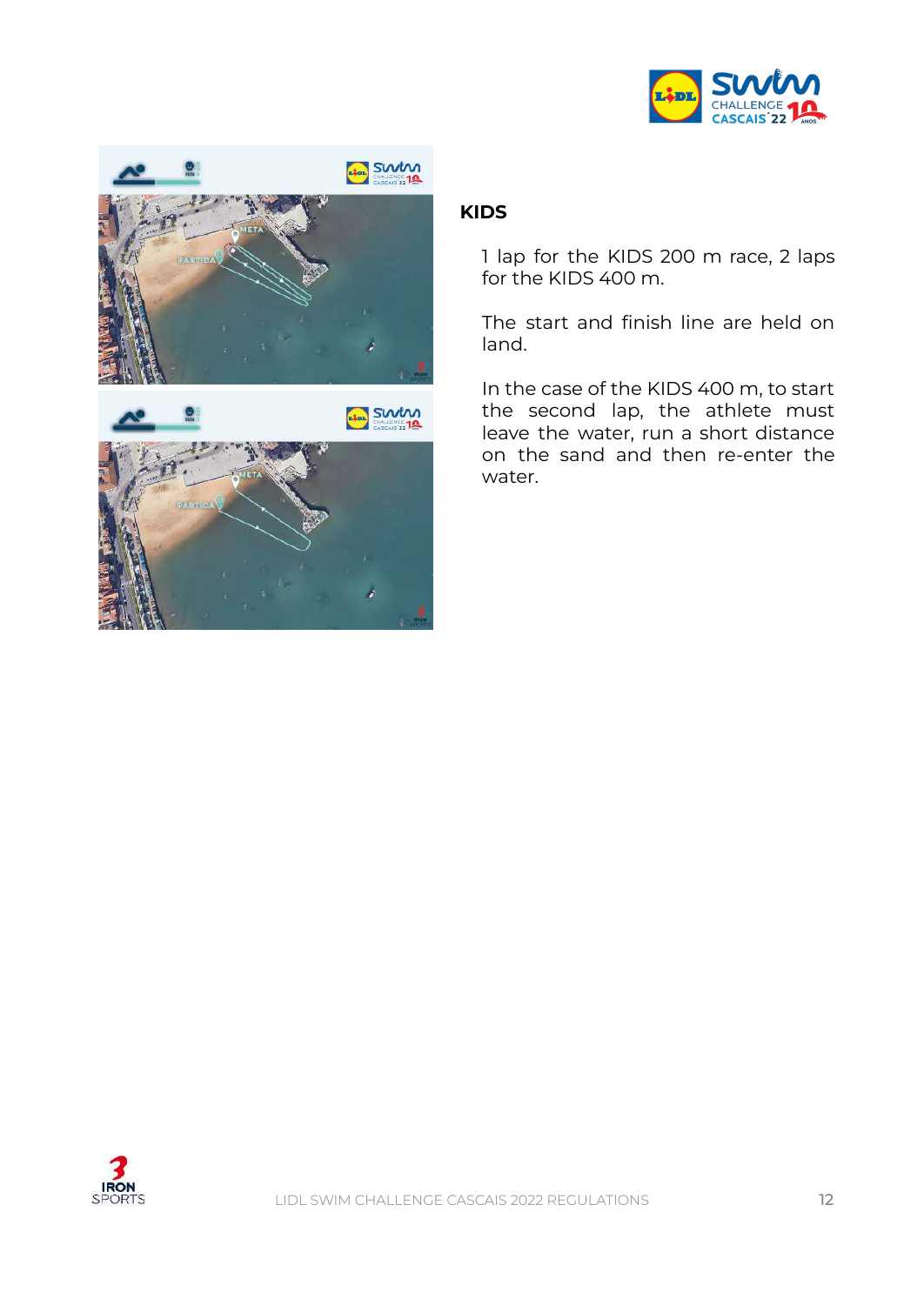

### <span id="page-12-0"></span>7. GENERAL RULES

- a) Swimmers are not permitted to use auxiliary materials or objects for flotation, propulsion and breathing such as, but not limited to:
	- Pullbuoy;
	- Fins;
	- Snorkel.
- b) It is mandatory to wear the cap provided by the organization.
- c) Athletes not wearing wetsuits will be marked with numbers on their back, arms and hands. Athletes wearing a wetsuit will be marked with numbers on their hands and caps.
- d) For races where the water temperature is less than 24.5ºC the wetsuit is optional. It is mandatory when the water temperature is less than 16ºC. The wetsuits made of textile material cannot go beyond the shoulders, neck and ankles, respecting in all other requirements the specifications of the wetsuits for the pool.

*\*Note:* Wetsuits are suits that produce thermal insulation. Wetsuits, both for men and women, must cover the torso, back, shoulders and knees, but cannot extend beyond the neck, ankles and wrists.

- e) All signal buoys on the course must be circumvented as indicated (both on the race map and in the explanation during the briefing before the race) under penalty of disqualification.
- f) The finish, when done on land, is only considered when the athlete crosses with the torso the imaginary perpendicular line to the finish line present under the finish line gate.
- g) The swimmers may participate in more than one of the LIDL Swim Challenge races but at the moment of registration they will have to choose the main one, participating in the others as extra competition. In the extra competition races they will not be included in the final individual/collective classification and will not have the right to the prizes listed in the section "Prizes" of the respective regulations (with the exception of the participation medal).
- h) In case of protest, this will have to be presented in writing to the referee, up to 15 minutes after the end of the respective competition.

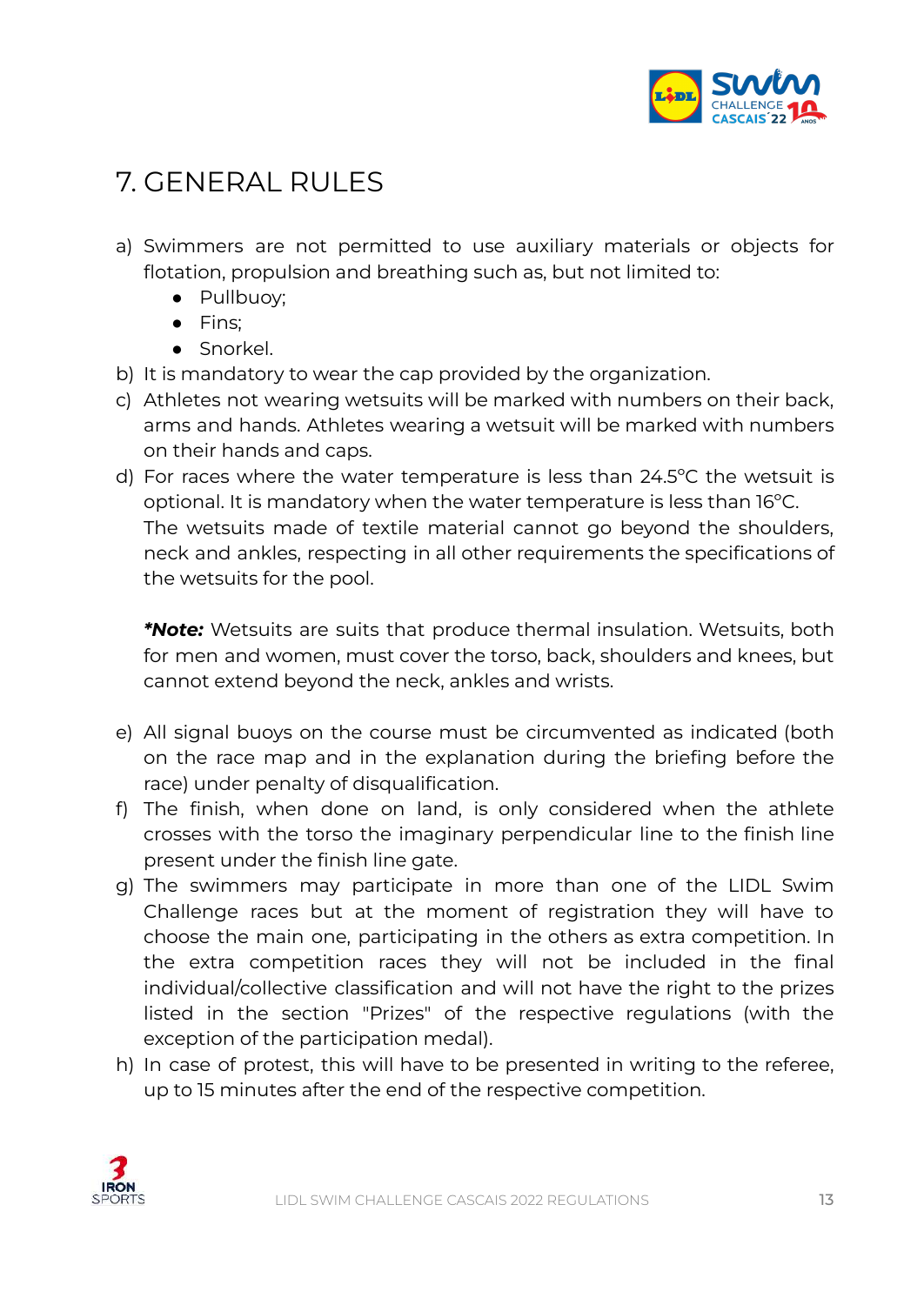

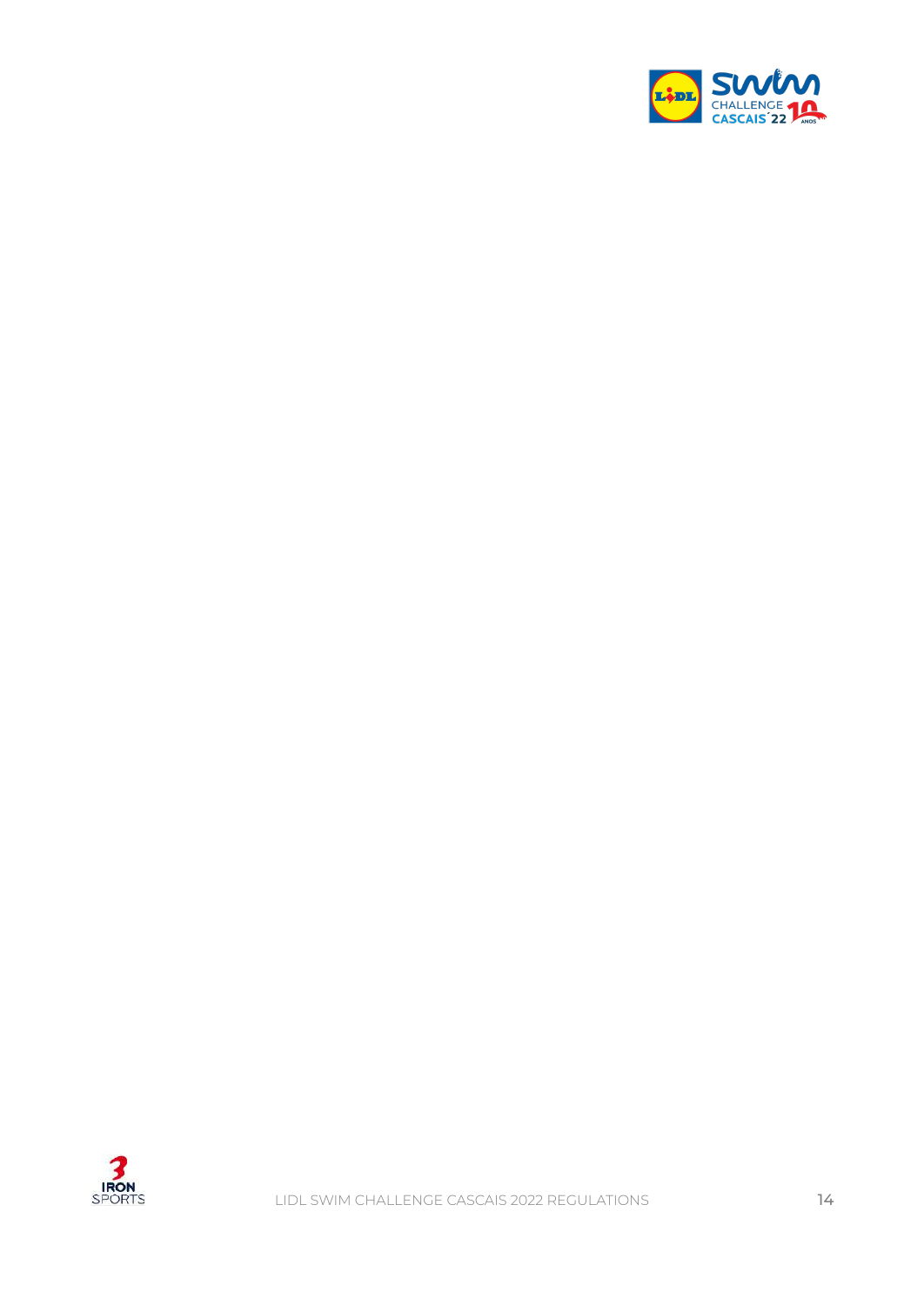

# <span id="page-14-0"></span>8.COVID-19 PROCEDURES

Given the evolving pandemic situation in Portugal, the organization reserves the right to introduce specific rules, which may include, but are not limited to:

- Mandatory wearing of mask during the whole period the athlete is in the race venue;
- Presentation of proof of complete vaccination or negative COVID19 Antigen / PCR test at the athlete's responsibility.

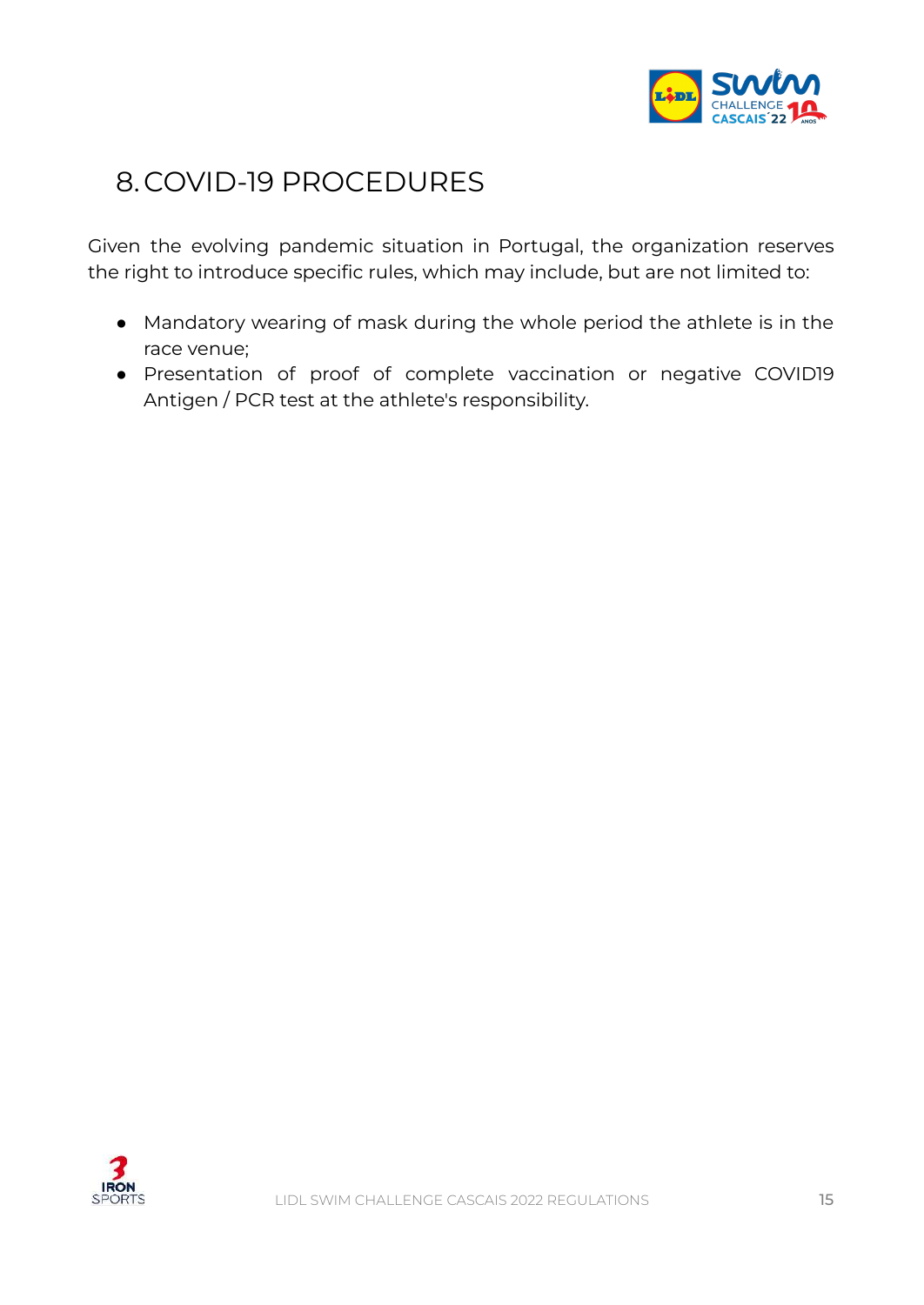

# <span id="page-15-0"></span>9. INDIVIDUAL RANKINGS

The following classifications will be generated:

- General individual
- Individual female
- Men's individual
- Absolute collective classification by relay
- By categories, according to the following table:

|                  |                            | Year of Birth |  |  |
|------------------|----------------------------|---------------|--|--|
| Race             | Category                   | Male Female   |  |  |
| 400m             | KIDS I                     | 2008 to 2009  |  |  |
|                  | KIDS II                    | 2010 to 2011  |  |  |
| 200 <sub>m</sub> | KIDS III                   | 2012 to 2013  |  |  |
|                  | 14-16 (1km)                | 2006 to 2008  |  |  |
|                  | $15-16$<br>(3.8km & 1.9km) | 2007 to 2006  |  |  |
|                  | $17-18$<br>2004 to 2005    |               |  |  |
|                  | $19 - 24$                  | 1998 to 2003  |  |  |
| 3.8 km           | 25-34                      | 1988 to 1997  |  |  |
| 1.9 km<br>1 km   | 35-44                      | 1978 to 1987  |  |  |
|                  | 45-54                      | 1968 to 1977  |  |  |
|                  | 55-64                      | 1958 to 1967  |  |  |
|                  | 65-74                      | 1948 to 1957  |  |  |
|                  | 75-84                      | 1938 to 1947  |  |  |
|                  | $85$ and $>$               | Up to 1937    |  |  |

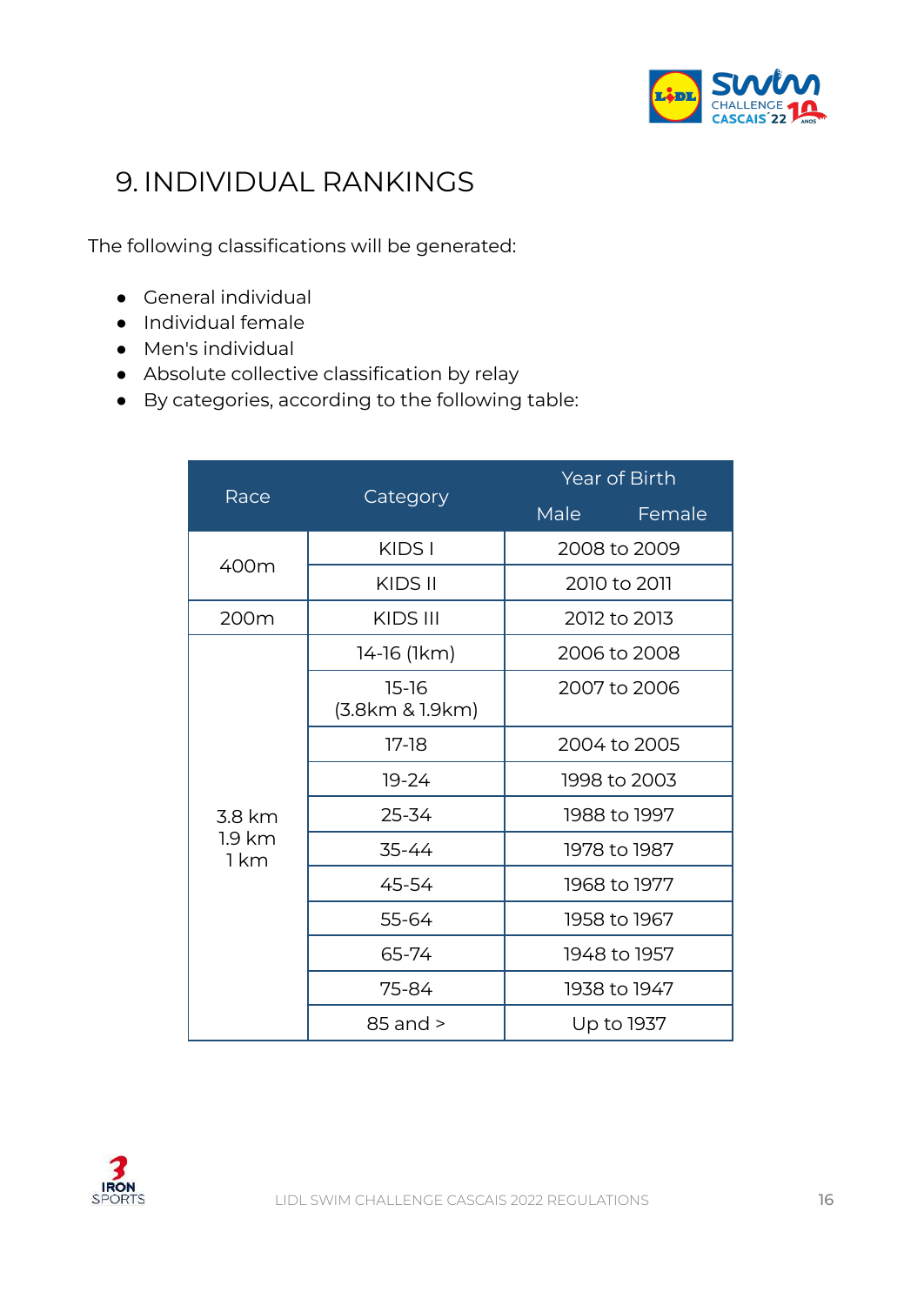

### <span id="page-16-0"></span>10. TEAM RANKINGS

The team classification exists for teams competing with five or more athletes throughout the event (3.8 km, 1.9 km races; KIDS 200; KIDS 400; with and without wetsuits). Only athletes that finish the race and are classified score points for the team classification.

In the 3.8 km and 1.9 km races, this classification is obtained by adding the points obtained according to the athlete's rank, as exemplified in the following table:

| Rank            | Points |
|-----------------|--------|
| 1st             | 50     |
| 2 <sub>nd</sub> | 49     |
| 3rd             | 48     |
|                 |        |

From the 50th place on, 1 point will be awarded per participant.

The team with the most points is deemed the winner.

For the KIDS competition this classification is obtained by adding the points obtained according to the number of participants in each category (KIDS I, II and III), as exemplified in the following table:

|     | Rank Points               |
|-----|---------------------------|
| 1st | number of participants    |
| 2nd | number of participants -1 |
| 3rd | number of participants -2 |
|     |                           |

The team with the most points is deemed the winner.